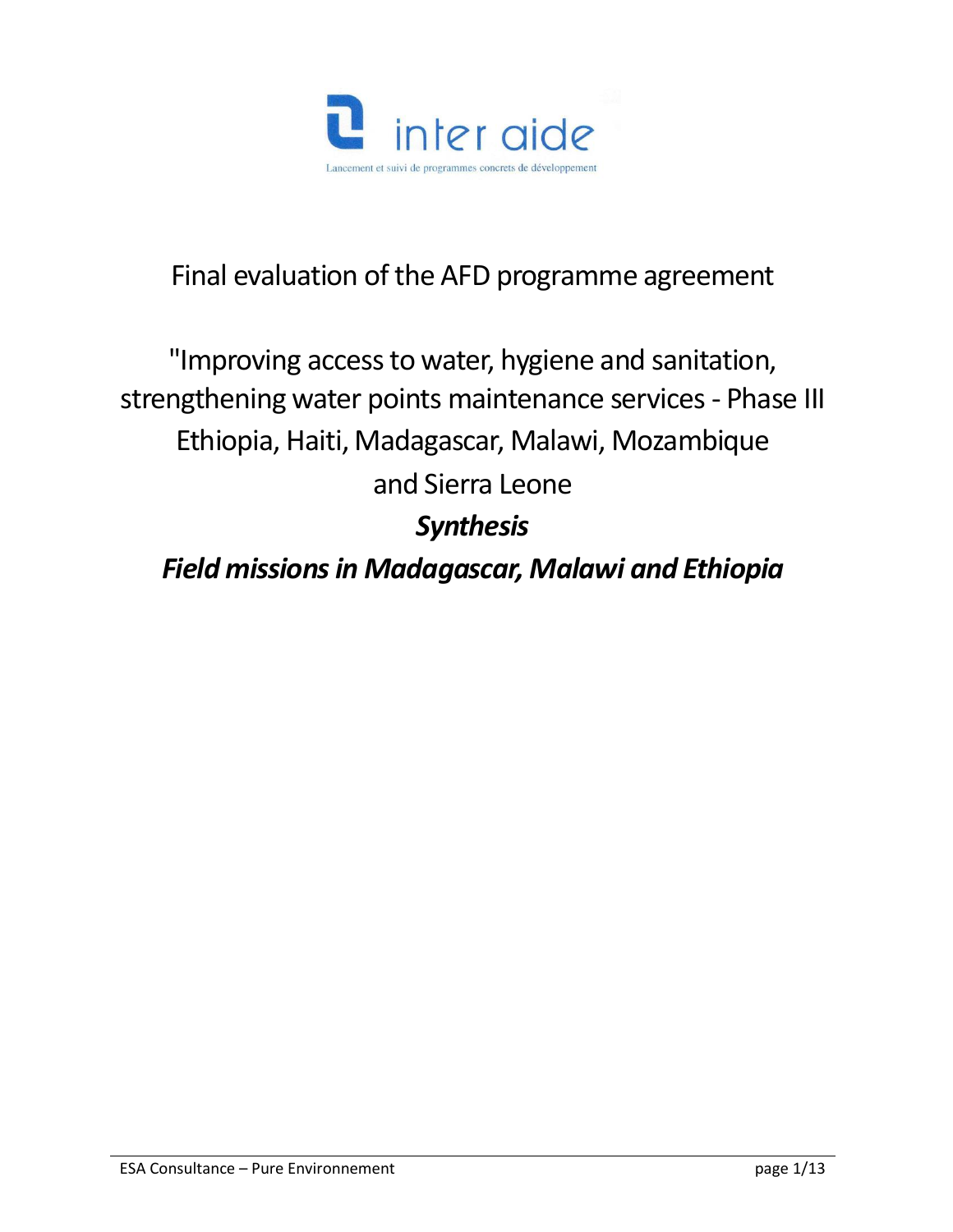This external evaluation covers the period between July 2017 and June 2020 of the programme agreement "Improving Access to Water, Hygiene and Sanitation, Strengthening Waterworks Maintenance Services" in phase III implemented in Ethiopia, Haiti, Madagascar, Malawi, Mozambique and Sierra Leone.

#### **1 Context**

Inter Aide's action is a continuation of two previous programme agreements. The objectives of this specific programme agreement are to improve the coverage of sanitation facilities (protected water points and latrines) and to improve the knowledge and hygiene practices of families; to provide access to autonomous and professionalized maintenance services to maintain the water facilities in the long term.

The areas targeted by Inter Aide in Ethiopia, Haiti, Madagascar, Malawi, Mozambique and Sierra Leone are in remote and isolated rural areas, where few private or public actors are willing to invest. The need for water, sanitation and hygiene (WASH) is high given the low rates of access to these basic services. It also appears that the facilities built were not properly maintained and the failure rates were high.

In Madagascar, in order to ensure sustainable management of the facilities, the water committees manage the infrastructure and monitoring is carried out either by a communal Technical Service for Water, Sanitation and Hygiene (STEAH) or by the local partner organisations Soakoja and Tehyna. Both provide ongoing support to the communes in their role as project owners.

In Malawi, the water committees manage the water points and can call hand pump technicians for preventive maintenance or in case of breakdown. Spare parts for repairing the water points are sold by partner shops that ensure a fixed price for the parts. These shops are supplied by a wholesaler. The different components of the maintenance networks are monitored by Inter Aide and BASEDA<sup>1</sup> in partnership with the Water Department (WD) which should eventually take over this monitoring activity.

In Ethiopia, the improvement of access to autonomous and professionalized maintenance services is ensured through the strengthening of the Federations and Water Bureaus, in order to maintain water infrastructures in a sustainable way. In particular, Inter Aide has developed services adapted to a mountainous and difficult-to-access context to ensure the functionality of the infrastructures.

### **2 Methodology**

l

This evaluation covers a three-year period of a three-phase agreement. Based on the criteria of the Organisation for Economic Co-operation and Development (OECD), the answers to the evaluation questions on the maintenance and management systems put in place concern the relevance, effectiveness, efficiency, impact and sustainability of the programme. They are based on a bibliographical study of the documents and databases made available, and a field phase allowing for additional research and analysis through in situ observations, semi-structured interviews, and focus groups in Madagascar, Malawi and in Ethiopia.

Certain limitations must nevertheless be taken into account in this evaluation: the impact and sustainability of the changes in strategy adopted in Madagascar, in particular, cannot be included in this evaluation, as they are too recent, but they can nevertheless be the subject of recommendations or raise points for attention. The quantitative part of the evaluation is based on the databases provided by Inter Aide, whose analysis allows it to be reasonably used. The short duration of the field missions and the logistical constraints linked to the rainy seasons did not allow for meetings with all the actors, but an overall view of the activities allowed for an in-depth analysis.

 $1$  BASEDA operates on a different perimeter than the areas targeted by the programme financed by the AFD, however it was considered important to include an analysis of their actions. This evaluation aimed at giving a point of view on the partnership strategies in the broad sense (local NGOs, institutions, etc.) implemented by Inter Aide, in order to ensure the continuity of the actions.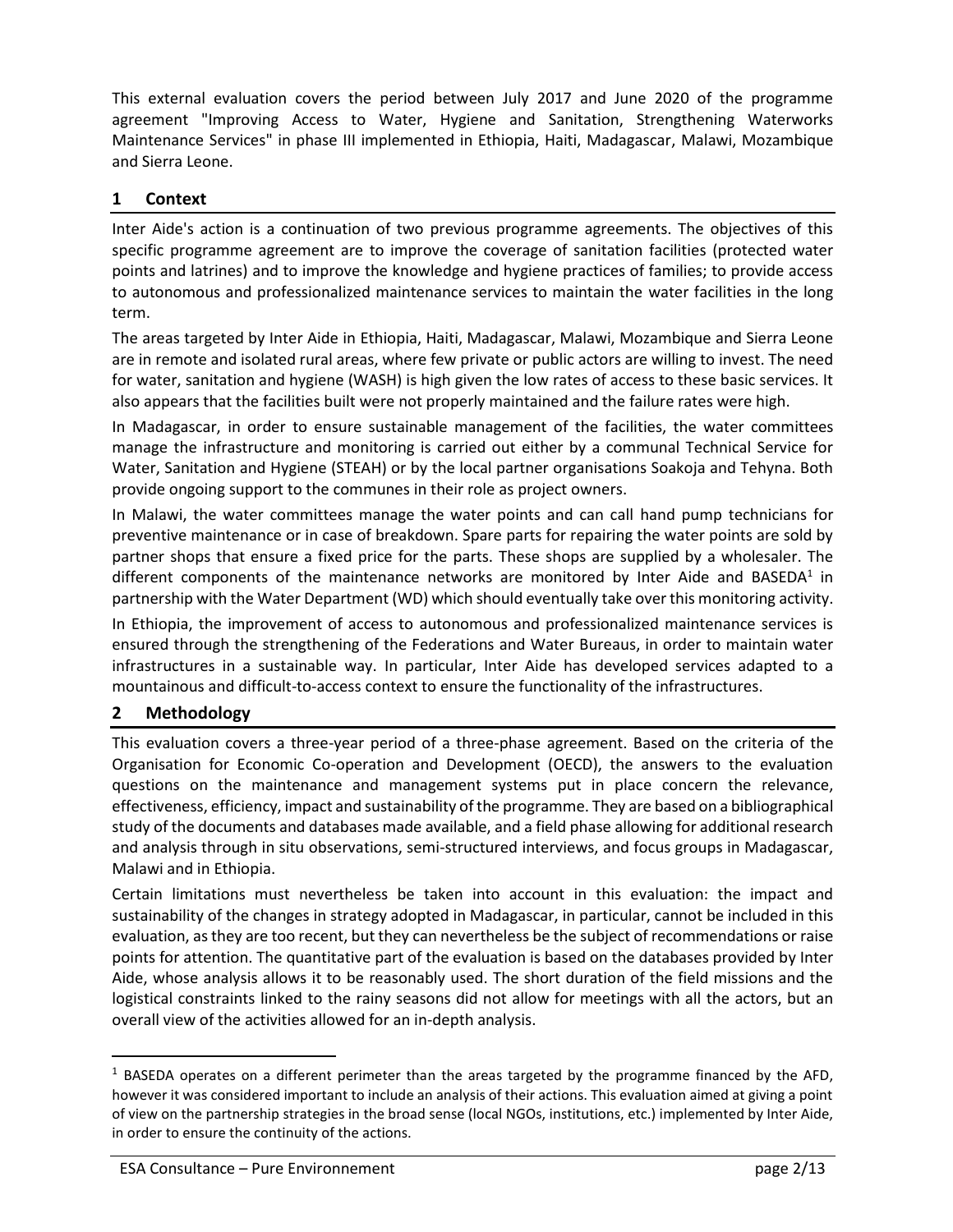An evaluation mission was also planned for Ethiopia in March 2020, at the same time as those planned for Malawi and following the one in Madagascar. The Covid-19 pandemic forced the postponement of this mission and it finally took place in February 2021.

#### **3 Overall progress of the project - June 2020**

| Activities. 1.1: Develop access to water through diversified solutions adapted to contexts and needs. |            |                            |            |                           |                            |                              |                                   |
|-------------------------------------------------------------------------------------------------------|------------|----------------------------|------------|---------------------------|----------------------------|------------------------------|-----------------------------------|
|                                                                                                       | 1st period | Up to end of<br>march 2020 | 2nd period | <b>Total</b><br>programme | Final<br><b>Objectives</b> | %<br>achievement<br>in march | % achievement<br>end of programme |
| Number of water points                                                                                |            |                            |            |                           |                            |                              |                                   |
| constructed or rehabilitated                                                                          | 305        | 120                        |            | 455                       | 441                        | 96%                          | 103%                              |
| Ethiopia                                                                                              | 122        | 38                         | 50         | 172                       | 158                        | 101%                         | 109%                              |
| Haiti                                                                                                 |            |                            |            |                           |                            | 43%                          | 43%                               |
| Madagascar                                                                                            | 118        | 68                         | 80         | 198                       | 180                        | 103%                         | 110%                              |
| Malawi                                                                                                | 29         |                            |            | 36                        | 45                         | 80%                          | 80%                               |
| Mozambique                                                                                            | 34         | 6                          | 12         | 46                        | 51                         | 78%                          | 90%                               |
| Number of beneficiaries of water<br>points constructed or rehabilitated                               | 84300      | 24 437                     | 30 695     | 114995                    | 108000                     | 101%                         | 106%                              |
| Ethiopia                                                                                              | 34 069     | 9812                       | 12 370     | 46439 -                   |                            |                              |                                   |
| Haiti                                                                                                 | 550        | 200                        | 200        | $750-$                    |                            |                              |                                   |
| Madagascar                                                                                            | 21034      | 10875                      | 12775      | 33809 -                   |                            |                              |                                   |
| Malawi                                                                                                | 7 2 5 0    | 1750                       | 1750       | $9000 -$                  |                            |                              |                                   |
| Mozambique                                                                                            | 21 3 97    | 1800                       | 3600       | 24997 -                   |                            |                              |                                   |

|                               | 1st period | Up to end of<br>march 2020 | 2nd period | <b>Total</b><br>programme | Final<br><b>Objectives</b> | %<br>achievement<br>in march | % achievement<br>end of programme |
|-------------------------------|------------|----------------------------|------------|---------------------------|----------------------------|------------------------------|-----------------------------------|
| Number of people chlorinating |            |                            |            |                           |                            |                              |                                   |
| water at home                 | 28313      | 15 441                     | 14774      | 39 366                    | 60000                      | 73%                          | 66%                               |
| Haiti                         | 11 2 9 9   | 274                        |            | 17 768 -                  |                            |                              |                                   |
| Madagascar                    | 2983       | 2229                       | 1836       | $241 -$                   |                            |                              |                                   |
| Sierra Leone                  | 14 0 31    | 12 938                     | 12938      | $21357 -$                 |                            |                              |                                   |

The number of people with access to safe water reaches 92% at the end of the programme.

| Number of people with access to |        |        |        |         |        |     |     |
|---------------------------------|--------|--------|--------|---------|--------|-----|-----|
| safe water                      | 113513 | 27 525 | 454469 | 154 361 | 168000 | 84% | 92% |

|                           |  |  |  | Activities. 1.2: Disseminate good hygiene practices and support communities to reach at least 75% |  |  |  |
|---------------------------|--|--|--|---------------------------------------------------------------------------------------------------|--|--|--|
| village latrine coverage. |  |  |  |                                                                                                   |  |  |  |

|                             | 1st period | Up to end of<br>march 2020 | 2nd period | <b>Total</b><br>programme | Final<br><b>Objectives</b> | %<br>achievement<br>in march | % achievement<br>end of programme |
|-----------------------------|------------|----------------------------|------------|---------------------------|----------------------------|------------------------------|-----------------------------------|
| Number of people trained on |            |                            |            |                           |                            |                              |                                   |
| hygiene and sanitation      | 22622      | 8182                       | 12 3 98    | 35 0 20                   | 40000                      | 77%                          | 88%                               |
| Ethiopia                    | 5 2 5 4    | 1881                       | 2273       | $7527 -$                  |                            |                              |                                   |
| Haiti                       | 4664       | 1096                       | 1217       | $5881 -$                  |                            |                              | $\overline{\phantom{a}}$          |
| Madagascar                  | 6 1 7 9    | 2 2 8 8                    | 6111       | 12 290 -                  |                            |                              | -                                 |
| Malawi                      | 1824       | 1053                       | 809        | $2633 -$                  |                            |                              |                                   |
| Mozambique                  | 4701       | 1864                       | 1988       | 6689 -                    |                            |                              | $\overline{\phantom{0}}$          |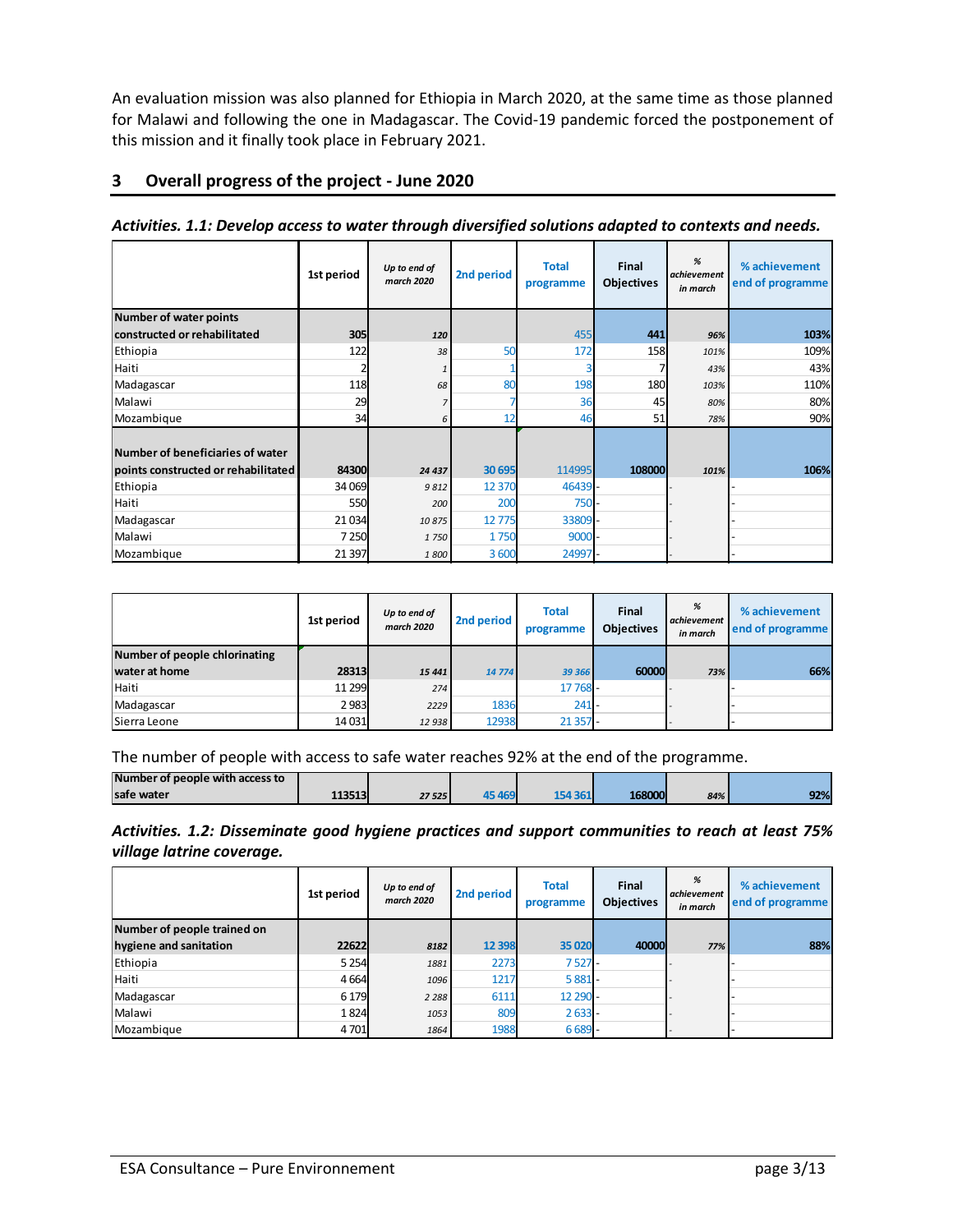|                                | 1st period | Up to end of<br>march 2020 | 2nd period | <b>Total</b><br>programme | Final<br><b>Objectives</b> | %<br>achievement<br>in march | % achievement<br>end of programme |
|--------------------------------|------------|----------------------------|------------|---------------------------|----------------------------|------------------------------|-----------------------------------|
| Number of latrines built or    |            |                            |            |                           |                            |                              |                                   |
| improved                       | 8996       | 3738                       | 5 1 9 3    | 14 189                    | 16800                      | 76%                          | 84%                               |
| Ethiopia                       | 2615       | 1072                       | 1128       | 3743                      |                            |                              |                                   |
| Haiti                          | 921        | 150                        | 637        | $1558 -$                  |                            |                              |                                   |
| Madagascar                     | 2581       | 1 1 4 6                    | 1757       | 4338                      |                            |                              |                                   |
| Malawi                         | 804        | 422                        | 460        | 1264                      |                            |                              |                                   |
| Mozambique                     | 2075       | 948                        | 1211       | 3286                      |                            |                              |                                   |
| <b>Number of latrine users</b> | 44403      | 19047                      | 26 4 65    | 70868                     | 84000                      | 76%                          | 84%                               |
| Ethiopia                       | 13075      | 5360                       | 6140       | 19 2 15                   |                            |                              |                                   |
| Haiti                          | 4605       | 750                        | 3185       | 7790                      |                            |                              |                                   |
| Madagascar                     | 12 903     | 6089                       | 8785       | 21688 -                   |                            |                              |                                   |
| Malawi                         | 3 4 4 5    | 2108                       | 2300       | $5745 -$                  |                            |                              |                                   |
| Mozambique                     | 10 375     | 4740                       | 6055       | 16430                     |                            |                              |                                   |

*The objectives concerning access to water, sanitation and hygiene are globally achieved. The nonachievement of some objectives is mainly due to specific difficulties in some countries, which lead Inter Aide to adapt its strategy. Constraints often linked to the physical environment in which the projects are carried out:* 

*- For example, in Haiti, springs are difficult to catch because they emerge in fissured areas, in a karstic environment that offers little guarantee of water quality during the rainy season, thus justifying the prioritisation of water treatment.*

*- Many villages in Malawi are in flood-prone areas and the heavy rains are requiring more suitable solutions than traditional or improved latrines.*

*The Covid-19 epidemic had little impact on achievements during the period, as it broke out in March 2020, at the end of the programme. Fewer than a dozen construction/rehabilitation projects were postponed, and the pace of awareness-raising decreased in the last few months compared to what was planned due to movements restrictions and the need to reduce group meetings.*

*Concerning the long-term adoption of practices, particularly for water treatment, the quantitative objectives should be reduced in favour of in-depth monitoring to understand the motivations or reasons that lead people to continue or not. More generally, it would also be necessary to intensify (or sometimes relaunch) collaboration with local entities capable of repeating the awareness-raising over the long term (health workers in particular), including those that can reach children, who are more likely to adopt new behaviours.*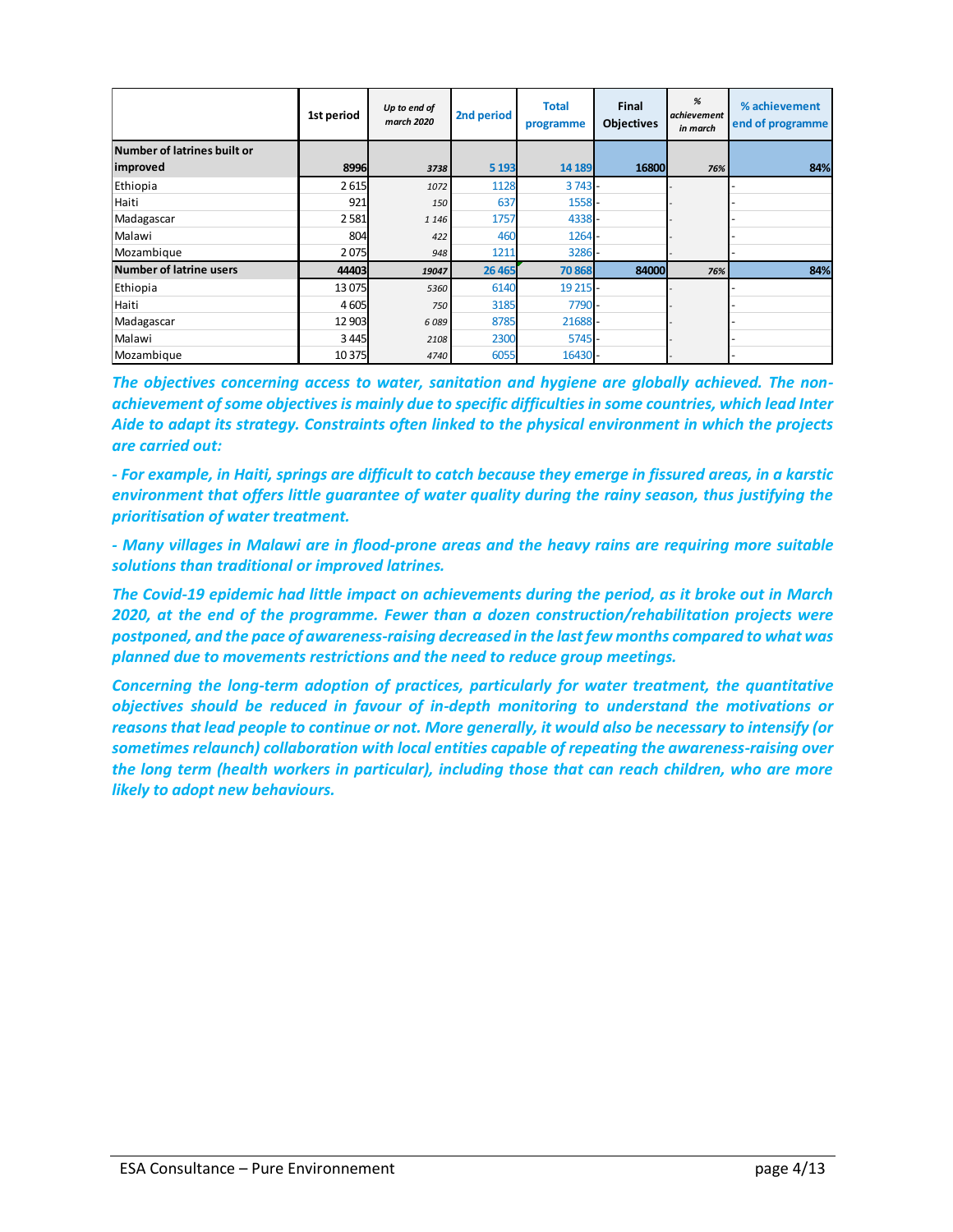|                                     | 1st period | Up to end of<br>march 2020 | <b>Total</b><br>programme | Final<br><b>Objectives</b> | % achievement<br>in march | % achievement<br>end of programme |
|-------------------------------------|------------|----------------------------|---------------------------|----------------------------|---------------------------|-----------------------------------|
| Number of trained and reinforced    |            |                            |                           |                            |                           |                                   |
| monitoring agents                   | 96         | 102                        | 98                        | 130                        | 78%                       | 75%                               |
| Ethiopia (Federation)               | 80         | 77                         | 80                        | 110                        | 73%                       | 73%                               |
| Madagascar (ACEAH, Tehyna, Soakoja) | 16         | 25                         | 18                        | 20                         | 80%                       | 90%                               |
| Number of hand pump techniciancs    | 269        | 278                        | 291                       | 265                        | 105%                      | 110%                              |
| Malawi                              | 205        | 205                        | 218                       | 210                        | 98%                       | 104%                              |
| Sierra Leone                        | 28         | 41                         | 37                        | 27                         | 152%                      | 137%                              |
| Mozambique                          | 29         | 23                         | 29                        | 25                         | 92%                       | 116%                              |
| Madagascar                          |            | 9                          |                           |                            | 300%                      | 233%                              |
| Number of hydraulic agents          | 102        | 141                        | 215                       | 180                        | 78%                       | 119%                              |
| Ethiopia                            | 56         | 12                         | 146                       | 90                         | 76%                       | 162%                              |
| Haiti                               |            | 3                          |                           |                            |                           |                                   |
| Madagascar                          | 44         | 24                         | 64                        | 90                         | 76%                       | 71%                               |
| Number of spare parts dealers       | 116        | 114                        | 111                       | 170                        | 67%                       | 65%                               |
| Malawi                              | 94         | 94                         | 89                        | 134                        | 70%                       | 66%                               |
| Mozambique                          | 13         | 11                         | 13                        | 30                         | 37%                       | 43%                               |
| Madagascar                          |            | $\overline{2}$             |                           |                            | 50%                       | 50%                               |
| Sierra Leone                        |            | $\overline{7}$             |                           |                            | 233%                      | 233%                              |

**Specific objective 2: Rural communities have access to autonomous and professionalized maintenance services that enable them to maintain their water facilities in the long term.**

|                                  | Number of technicians / agents<br>(Federations, Associations) | Number of shops / spare<br>parts dealers | Number of water points<br>covered by maintenance<br>services | Water points<br>functionnality |
|----------------------------------|---------------------------------------------------------------|------------------------------------------|--------------------------------------------------------------|--------------------------------|
| Ethiopia                         | 80                                                            |                                          | 825                                                          | 85%                            |
| Madagascar (gravity fed systems) | 18                                                            |                                          | 678                                                          | 76%                            |
| Madagascar (Hand Pumps)          |                                                               |                                          | 100                                                          | 72%                            |
| Malawi                           | 218                                                           | 89                                       | 14700                                                        | 73%                            |
| Mozambique                       | 29                                                            |                                          | 1200                                                         | 89%                            |
| Sierra Leone                     | 37                                                            |                                          | 3000                                                         | 66%                            |

*Thus, the objectives for this specific part of maintenance are achieved from a qualitative point of view and in terms of impact. They demonstrate their relevance. The differences in the number of service providers with initial previsions are due to strategic reorientations in view of the difficulties encountered. The good functionality rates of the infrastructures monitored by Inter Aide and its local*  partners demonstrate the efficiency of the water points maintenance and management *systems/services.*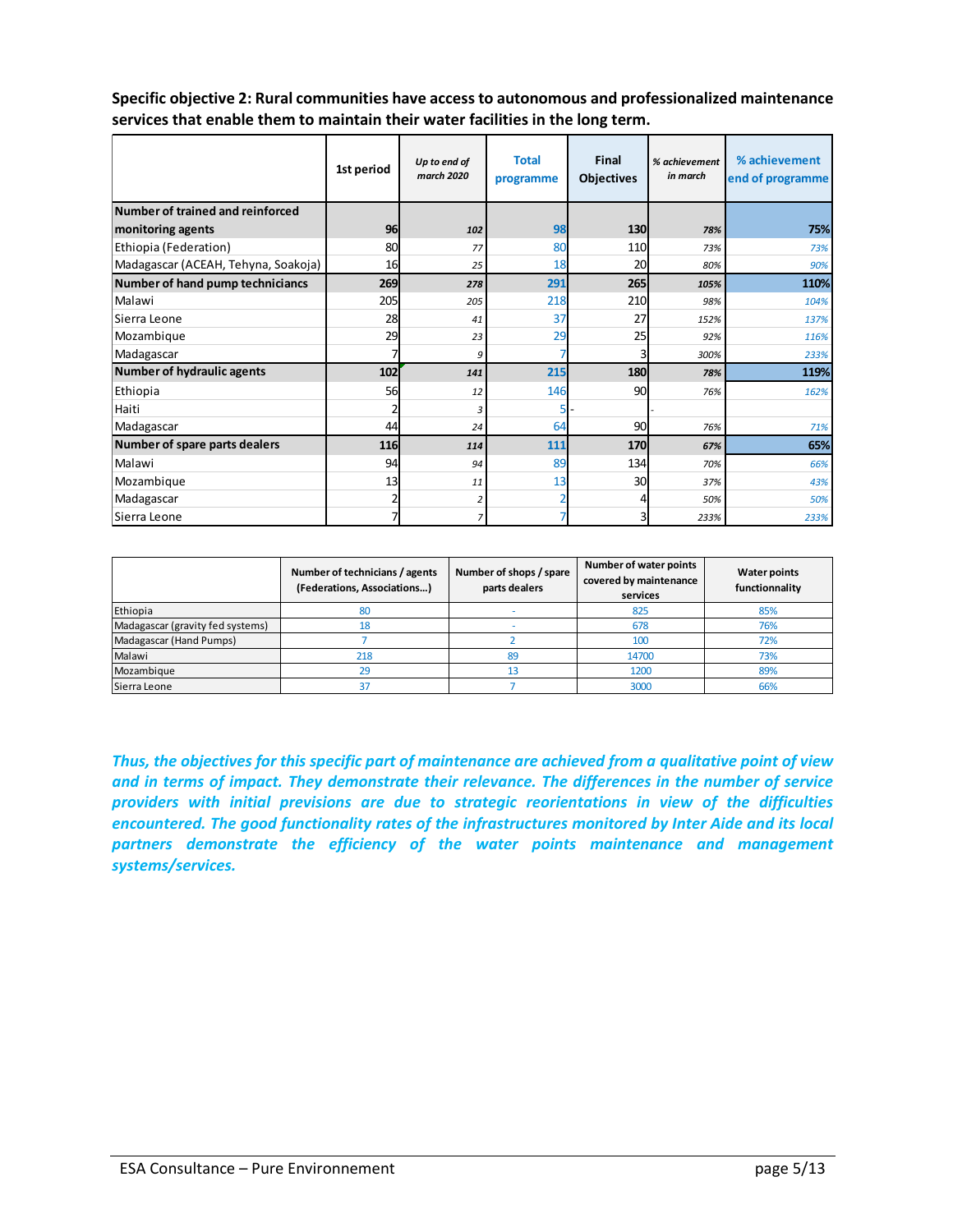#### **4 Relevance**

#### **4.1 Madagascar**

As the situation in the target areas with regard to WASH is particularly weak - high number of diarrhoea cases in children under 5; low access rates to basic drinking water service; high open defecation rate and low access rate to improved basic hygiene - the activities defined by Inter Aide are relevant.

The low quality of public services and the lack of maintenance of water infrastructure justify a strategy focusing on access to self-sustainable maintenance services. The number of water agents and spare parts resale points seems sufficient for the number of water points to be maintained. However, it is not possible to say whether the number of trained pump repairers is sufficient for the number of Hand pumps built or rehabilitated.

The programme is in line with national sectoral guidelines and respects the national water policy: the principle of tariffs is respected; the role of municipalities as project owners is strengthened. The structures set up, such as the STEAH and the water committees, are legitimate, although community management is not encouraged by the Ministry of Water, Sanitation and Hygiene (MEAH). However, it is difficult in remote rural areas to attract the attention of private companies for the management of unprofitable water systems.

### **4.2 Malawi**

Inter Aide's WASH programme targets a district (Phalombe) with a high population density, cholera epidemics, widespread open defecation practices. Thus, the targeting of the area is relevant and the improvement of families' hygiene practices; an increase in the coverage of sanitary facilities (protected water points and latrines) are necessary.

With a rate of breakdowns of water points in Malawi estimated at 33%, it is completely justified to also work on the maintenance of these water points (Phalombe and 6 other districts) and the activities implemented are coherent. The work on the different components of the maintenance system is in line with the willingness to empower the maintenance services and should enable the targeted objectives to be achieved.

The methodology is aligned with national strategies, and the actions carried out by Inter Aide have been validated by the local authorities. The latter are key stakeholders in the activities in anticipation of Inter Aide phasing out from the monitoring of maintenance networks. The Governmental Strategy for the Development of Access to Safe Water integrates elements of Inter Aide's methodology, which has contributed to make the maintenance networks operational and official.

#### **4.3 Ethiopia**

The WASH programme has targeted remote mountainous areas with low initial coverage in terms of access to safe drinking water and where public services are lacking due to the isolation of these regions.

The Federations therefore constitute an intermediate level that facilitates local management, in conjunction with the authorities at the district level of the Water Bureaus, for the maintenance of water supply infrastructures. In this sense, we could consider strengthening their skills in hygiene promotion and latrine coverage control so that they can integrate these missions in their prerogatives.

Thus, Inter Aide's willingness to work on access to autonomous maintenance services is relevant given the context of intervention, and the current regulations. Indeed, considering the difficult accessibility to communities and the weak human and logistical means of the Water Bureaus, it should be noted that the latter do not have and will not have in the coming years the capacity to ensure a direct follow-up of all water points.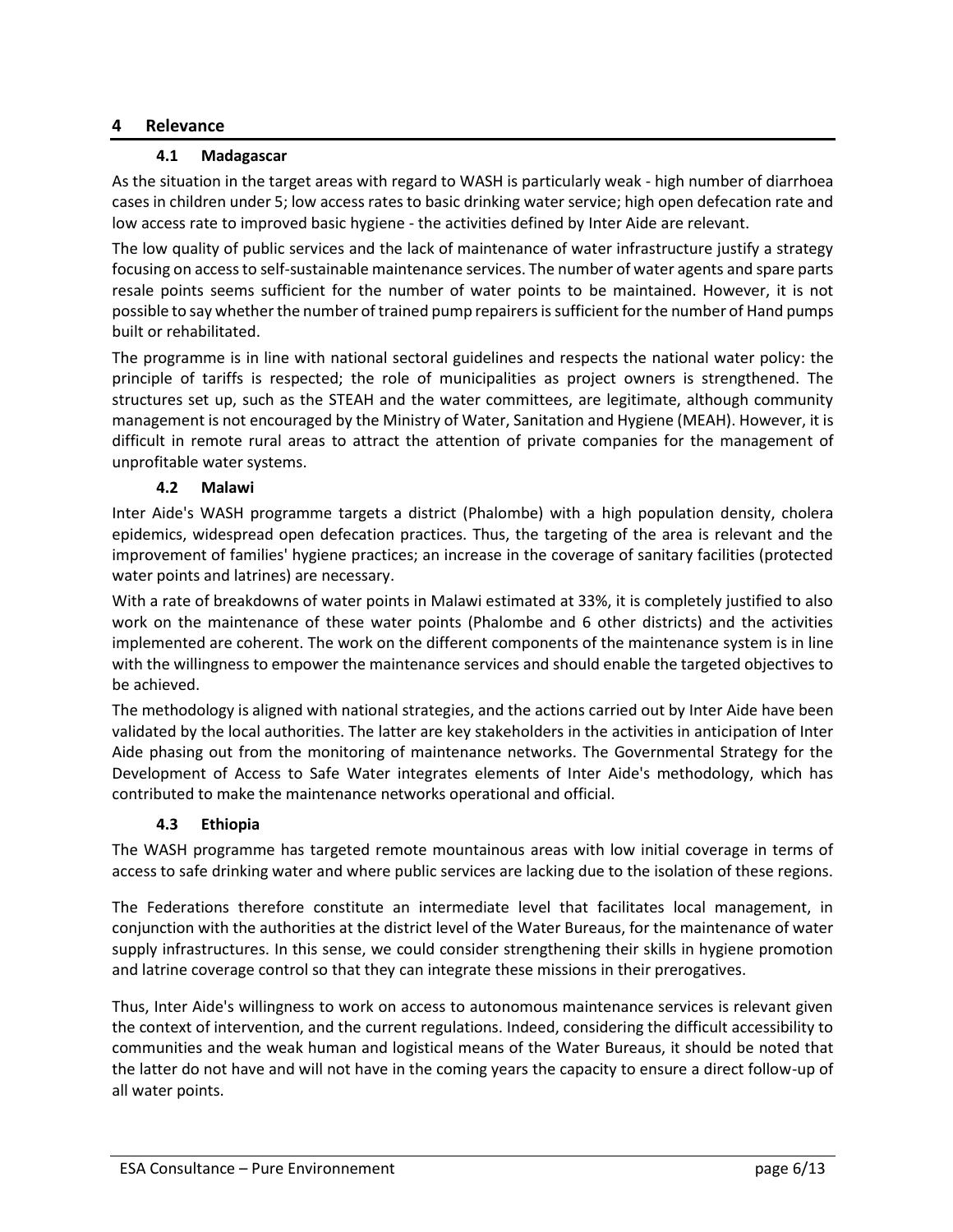#### **5 Effectiveness**

### **5.1 Global**

The targets for access to water, sanitation and hygiene are globally reached, and vary between 72% and 102%. The non-achievement of some objectives is linked to specific difficulties in some countries that are known to Inter Aide, constraints often linked to the physical environment in which the projects are carried out (e.g. water catchments in Haiti) or climatic events (e.g. floods in Malawi where latrines were destroyed and which led Inter Aide to test the construction of elevated EcoSan latrines) Concerning the constraints related to habits and especially the adoption of water treatment practices, although this option is relevant and an alternative for small hamlets or sites where construction is difficult, the objective in terms of adopters was perhaps too ambitious as the change in behaviour is above all seasonal (when the rainy seasons increase the risk of cholera and disturb unprotected water points).

The qualitative objectives specific to the maintenance part are achieved, although in quantitative terms the number of trained water agents or shops selling spare parts for example do not always correspond to the initial targets (variation between 67% and 106%). This is due in particular to relevant strategic reorientations in view of the difficulties encountered (involvement of the communes in the STEAH, competition from Osuwela with the shops for direct supplies - see specific Mozambique evaluation of 2019). However, the good functionality rate of the infrastructures monitored by local actors trained by Inter Aide demonstrates the efficiency of the maintenance and management systems/services provided by the programme.

#### **5.2 Madagascar**

The databases are well designed and complete. They allow a good monitoring of programme activities in Farafangana and Vavatenina/Fenerive-Est. However, they are not uniform from one region to another and difficult to use for an external person. The database Suivi Post-Ouvrage set up in Vavatenina/Fenerive-Est allows a good follow-up of the functionality of the infrastructures and the water committees. The summary page of the results for the different communes by year, which at a glance shows the strengths and weaknesses of each commune as well as the actions to be taken to remedy them, is a major asset of this database. This form of summary could be reused in the "programme databases" to make them easier to read for anyone outside the programme (see recommendation).

#### **5.3 Malawi**

The tools implemented by Inter Aide for the follow-up of programme are useful to ensure a good monitoring of the activities and functionality of the water points. However, there is room for improvement in measuring the performance and results of the key stakeholders of the system: Water Point Committee (WPC), spare parts supply chain, government agents - WMA and their regional hierarchy (DWDO). The pace of the monitoring of key stakeholders by the project teams could be more intensive in order to have a complete overview of the impact of the overall system. It would also be interesting to harmonise the tools used, which may have evolved with the evolution of approaches. This process is underway and well advanced.

#### **5.4 Ethiopia**

As in Madagascar and Malawi, the tools used (technical diagnosis of the infrastructures and organisational diagnosis of the Associations by the Federations, annual audits, Excel databases, etc.) are of high quality and are intended to be easy to use. The analysis of these tools, interviews with the various stakeholders and field visits show an improvement in the proportion of works monitored and the amounts collected in each locality. Nevertheless, some Federations still have difficulty in appropriating these tools, and lack assiduity in their use.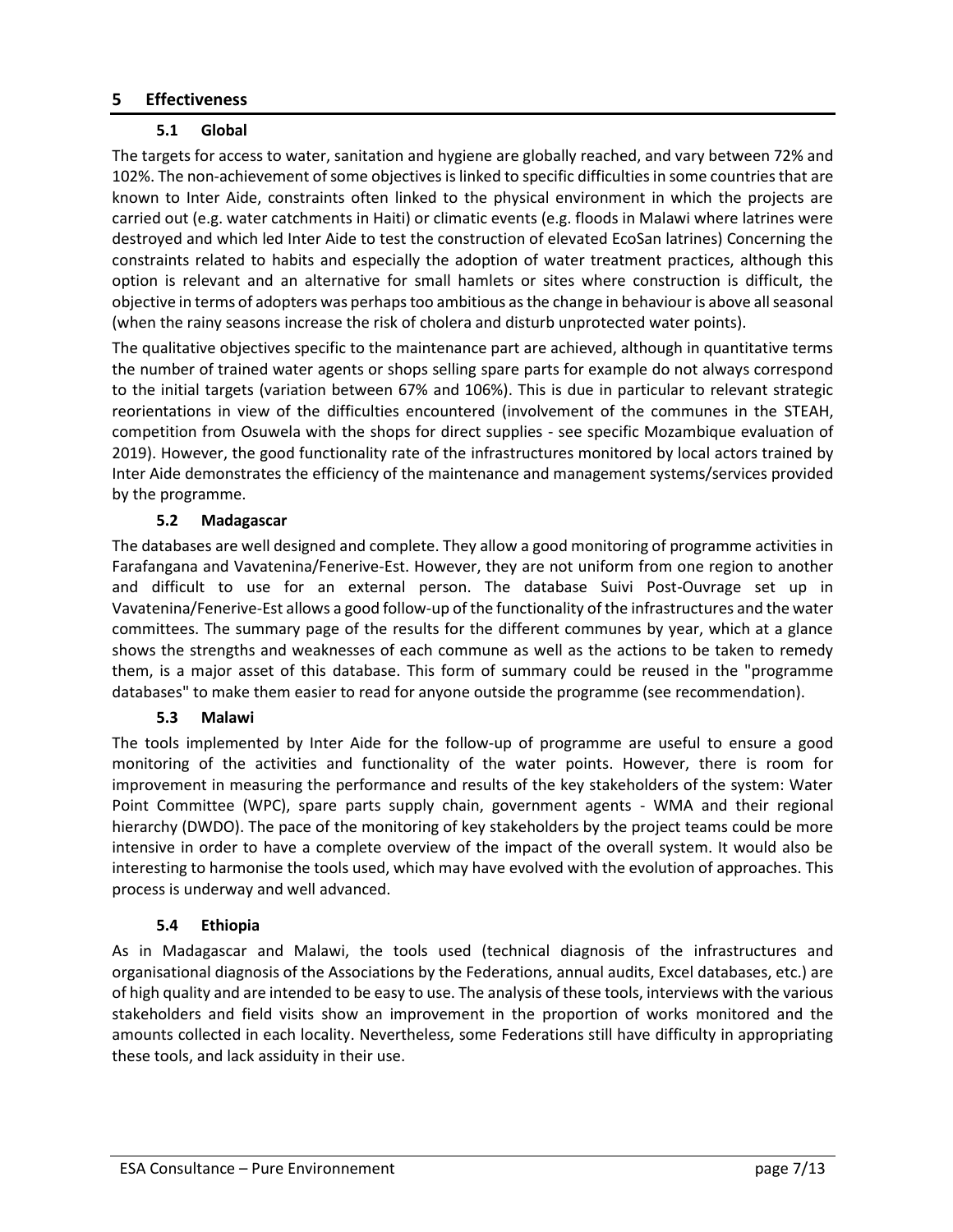# **6 Efficiency**

### **6.1 Madagascar**

The structure of Inter Aide's teams seems to be sufficient for a proper implementation of the programme. The low turnover of programme managers seems to be a major asset for the good continuity of monitoring activities and the reinforcement of local partner organisations' skills. The activities of partner NGOs are changing. It therefore seems necessary for them to be able to recruit new people. However, these partner NGOs as well as Inter Aide are facing recruitment difficulties due to the isolation and low level of education of these areas.

The budget is well structured with a competitive distribution of activity costs (awareness raising and construction) and running costs. Overall, the programme is efficient.

### **6.2 Malawi**

The structure of the Inter Aide and BASEDA (the local partner organisation) teams seems to be sufficient for a proper implementation of the programme. The level of experience of Inter Aide's teams is a major asset for the good continuity of the activities. The partner NGO continues to develop (with the opening of new districts) but is facing recruitment difficulties due to a "turnover" of key field staff: the DPOs, which may have had an impact on the quality of the follow-up of the maintenance devices.

As in Madagascar, the distribution of costs between activities and operations is competitive and the programme is globally efficient.

# **6.3 Ethiopia**

As in Malawi and Madagascar, the budget was well structured with a competitive distribution of activity costs and running costs. The structure of Inter Aide's teams was sufficient for a correct implementation of the programme. The low turnover of programme managers seems to be a major asset for the good continuity of monitoring activities and the capacity building of local partner organisations. Overall, the programme is efficient.

### **7 Effects and impact**

### **7.1 Madagascar**

The programme has had an impact on the access to maintenance services through the training of hydraulic agents and repair technicians. On the other hand, the autonomy of STEAH has not been achieved (or not much) despite the efforts made by Inter Aide to support these structures. They are still followed by Inter Aide and the NGOs Soakoja and Tehyna or are even replaced by them when the commune has not sustained this service. However, the rate of functionality of the water infrastructures is increasing in the four intervention districts.

Inter Aide's in-depth and close work with local partner organisations has had an impact on their vision of water service management, their structuring, their technical skills and the organisation of their human resources. Thus, the local partner organisations have increased their skills throughout the programme. Some points remain to be strengthened, such as management and/or the recruitment of human resources.

### **7.2 Malawi**

The Inter Aide programme has had an impact on the transparency of all the elements of the maintenance system, the monitoring of maintenance by the WDs and also the security of the Had Pumps. The activities carried out have allowed for some regulation of all aspects of maintenance: from sales - through the membership of wholesalers providing approved shops at the district level for the resale of spare parts at a fixed price - to repairs by artisan repairers. However, not all committees integrate these maintenance services - using "bush mechanics" (non-certified repairers) who also do not buy from the spare parts shops - mitigating the impact of the programme on all the hand pumps in the areas covered.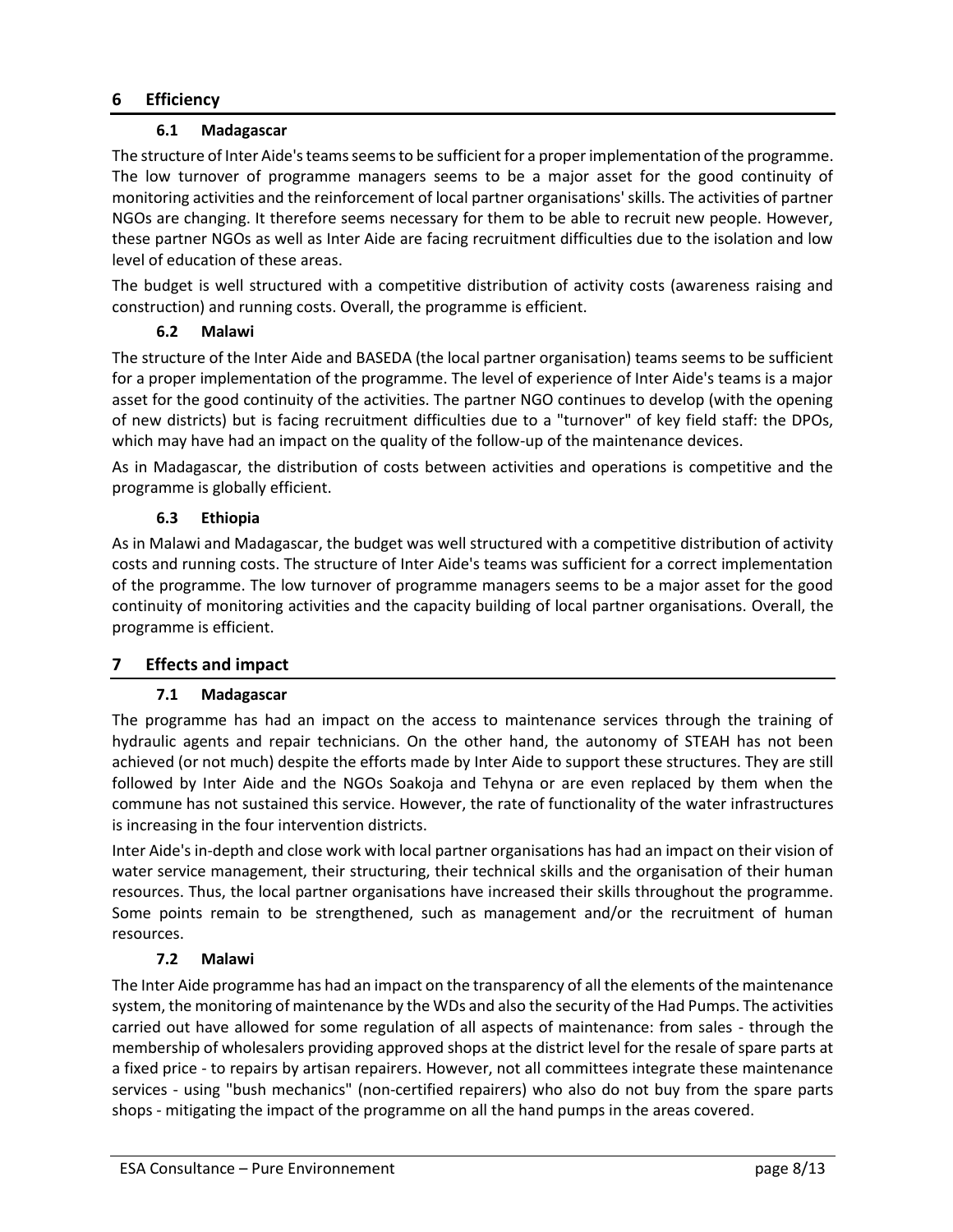The technical and pedagogical training provided to Area Mechanics has enabled the programme to have a positive impact on the skill level of AMs and also a positive impact on the functionality rate of hand pumps.

Inter Aide's programme, through its close work with BASEDA (the local partner organisation in charge of monitoring shops and AMs) has an impact on the overall vision and understanding of the maintenance system in rural areas. However, the process of reviewing the fundamentals and harmonising the methodologies and tools used on the ground between the two organisations (Inter Aide and BASEDA) and their maintenance network management model must be continued in order to consolidate the already positive impact.

# **7.3 Ethiopia**

The programme has had impacts on access to maintenance services through training of water agents of Federations. On the other hand, the autonomy of the Federations is still being established, despite undeniable progress. However, the functionality rate of the infrastructures is clearly increasing. The monitoring of Inter Aide and RCDBIA is still needed in the longer term.

In addition, due to Inter Aide's in-depth and close work, the Project has had some positive effects/impacts on the NGO RCDBIA, notably on their vision of the management of the public water service, their structuring, and their technical skills. This support has even led to its restructuring, allowing it to be more proactive in the future. However, Inter Aide remains the only source of funding for RCDBIA, which weakens its independence.

# **8 Sustainability**

### **8.1 Madagascar**

The current situation at the communal level - low human and financial resources - and a decentralisation that is not really effective compromise the organisational and financial sustainability of the STEAH. Increasing the number of infrastructures monitored by a STEAH within the same municipality or within a group of neighbouring municipalities and revising the amounts of contributions requested from water committees are two options to explore in order to overcome this constraint in the long term. In the short and medium term, it seems more sustainable to carry out the monitoring activities of the water points and the water committees via the local partner organisations. This change of strategy is already being tested by Inter Aide in Vavatenina/Fenerive-Est and is about to be tested in Manakara.

The local partner organisations are in the process of becoming sustainable, as the statutes of both organisations are in order; it seems necessary that the different management models be validated by the Regional Directorate of Water, Sanitation and Hygiene (DREAH), via the Ministry of Water, in order to guarantee the sustainability of the proposed management models and therefore the sustainability of part of the activities of the local partner organisations. The sustainability of the two local partner organisations will also depend on the financial equilibrium of the water committees' monitoring activities, which has not been achieved yet, but which is one of the points of reflection led by Inter Aide and which needs to be further developed.

### **8.2 Malawi**

The sustainability of the monitoring of the maintenance networks may be questioned due to the lack of resources of the Water Department to monitor the Area Mechanics and the spare parts shops. The Water Department, which should eventually take over the monitoring of the structures set up, is therefore dependent on the current programme. One of the other points that may call into question the sustainability of this monitoring by the Water Department is the absence of a procedure in case of conflicts between the management committees of the water points and the service providers.

Thus, from the point of view of sustainability, the approach of Inter Aide remains to be defined more precisely: to ensure minimal support or to withdraw completely, leaving the authorities to take over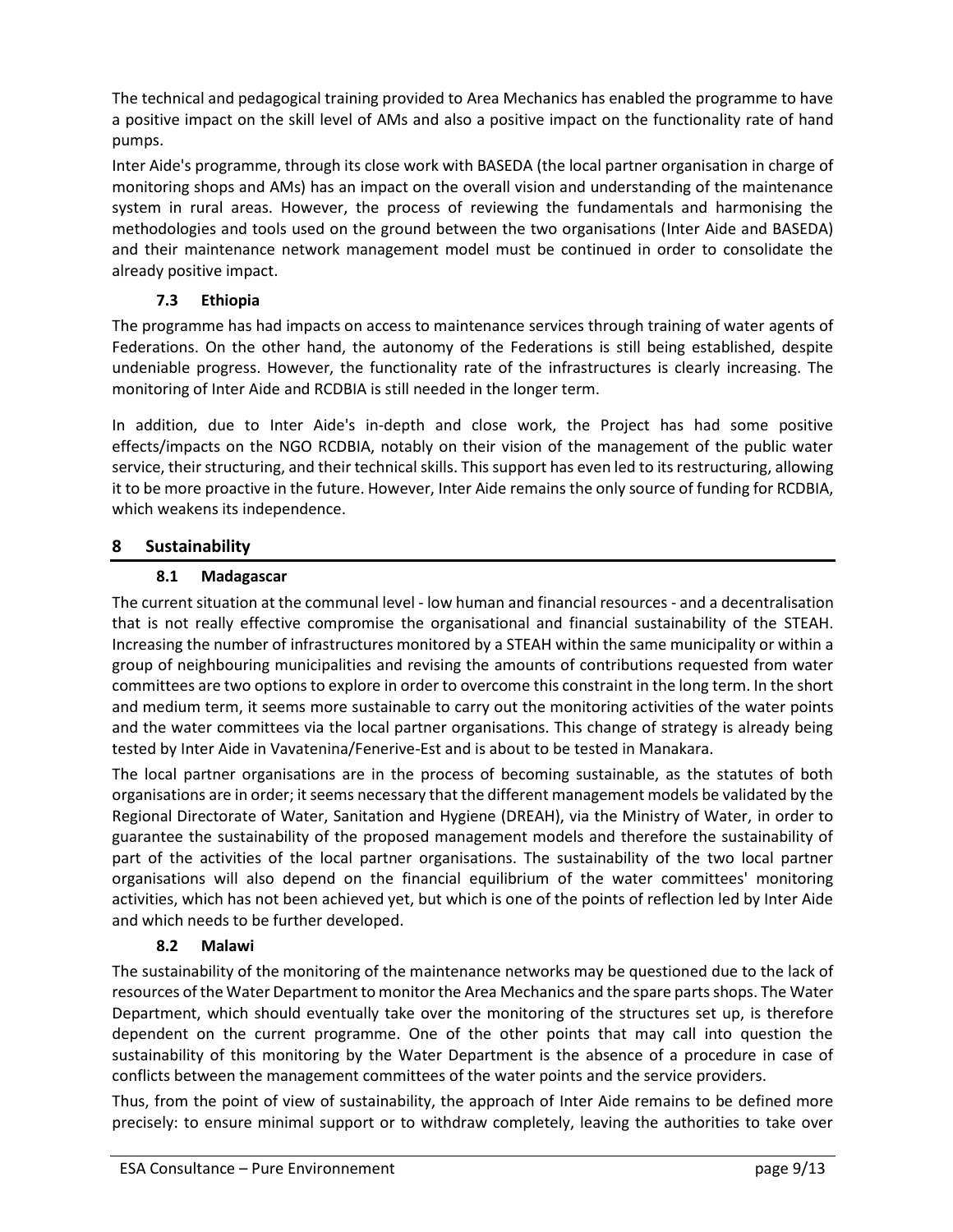completely (example of the Salima district). This withdrawal strategy is a major topic on which Inter Aide (field and headquarters) is trying to find solutions adapted to the context each time, linking maximum strengthening of the various actors and a gradual reduction of the programme's current interventions.

# **8.3 Ethiopia**

The Federations should normally be closely linked to the Water Bureaus at Woreda level and to the Water Bureaus at Zone level. Due to the very low financial means of these institutional partners, which do not allow for the monitoring and support of the Federations (in accordance with the current regulations), it is not possible for the system to be viable in the long term without the support of Inter Aide or RCDBIA.

Moreover, the budget collected by the Federations allows for simple maintenance actions on the gravity fed systems, but does not allow for the moment to pay a permanent salary to the water agent, nor to constitute a stock of spare parts specific to the Federation.

If the level of contributions already allows for impacts to be observed, the difficulties in obtaining better collection rates can be explained by the fact that the Water Users Associations have little leadership in collecting funds.

In addition, during focus groups conducted during the mission with groups of women users, one of the explanations could be a disconnection between the users of the water points, who are most often women, and their husbands, who are the decision-makers and manage the household money: the men would feel less concerned and less inclined to pay the fee, while the women see the importance of maintaining and financing these services.

# **9 Conclusion**

Initially the remote areas of Madagascar, Malawi and Ethiopia had very low levels of access to basic services, which fully justified intervention. The programme objectives are proportionate to the specific needs.

The access to water, sanitation and hygiene component shows on average good results and has been achieved. In terms of maintenance services, the various strategic changes made to deal with the difficulties encountered have resulted in a good rate of functionality of the infrastructures overall and demonstrate the effectiveness of the changes in strategy and the relevance of the models. The tools used to monitor the programme's activities are effective, although they could be improved, in particular with an automatic summary that would make it easier for an external user to monitor the programme's indicators. Harmonisation of tools within the same country remains an area for improvement, although this is an ongoing process.

The programme is efficient: the human resources of Inter Aide for this project are well calibrated for an efficient management of the projects; the budget is well structured and the distribution of activities and running costs is competitive.

The programme has had a positive impact on the access of the population to maintenance services, the strategies evolving over time allow to reach a good rate of functionality of the water points while ensuring the availability of rtechnicians or hydraulic agents followed by local partner organisations.

Although it is not always easy to ensure the sustainability of the management and maintenance services imagined beforehand, Inter Aide's knowledge and analysis of the situations encountered allows for interesting reorientations of strategies, to be pursued and analysed in order to ensure the sustainability of the hydraulic infrastructures via maintenance networks and sustainable management methods.

The table next page summarises the overall results: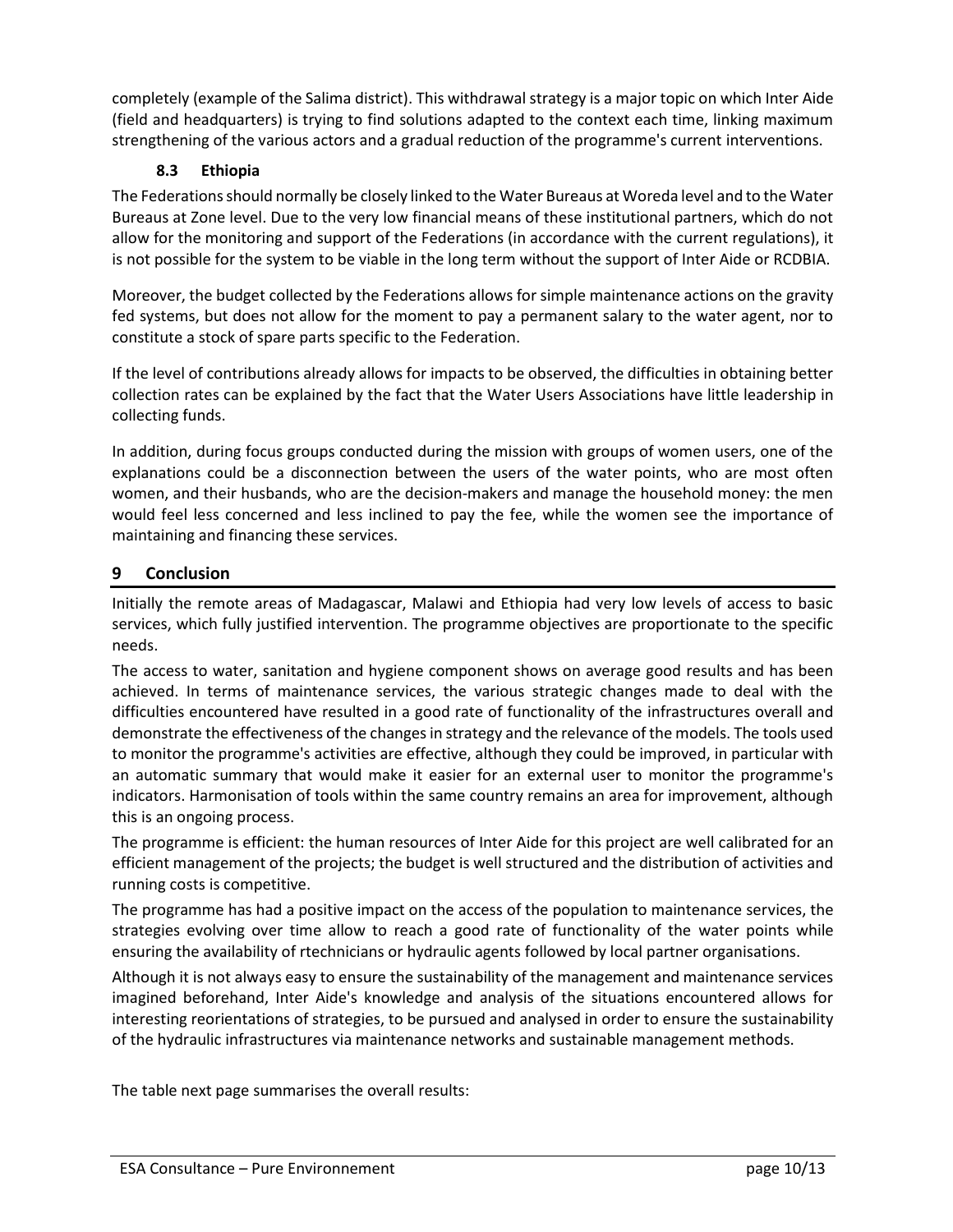| Criteria                     | Rating       |                |   |   |    | Comments                                                                                                                                                                                                                                                                                                                                                                           |
|------------------------------|--------------|----------------|---|---|----|------------------------------------------------------------------------------------------------------------------------------------------------------------------------------------------------------------------------------------------------------------------------------------------------------------------------------------------------------------------------------------|
| assessed                     | $\mathbf{1}$ | $\overline{2}$ | 3 | 4 | 5. |                                                                                                                                                                                                                                                                                                                                                                                    |
| Relevance and<br>coherence T |              |                |   |   |    | The programme is relevant and the targeting of areas is justified<br>by their reduced access to WASH services. It is also relevant and<br>in line with the sectoral orientations                                                                                                                                                                                                   |
| <b>Effectiveness</b>         |              |                |   |   |    | The monitoring tools put in place are effective, although they<br>need to be harmonised and optimised for easier reading by<br>external users.                                                                                                                                                                                                                                     |
| Efficiency                   |              |                |   |   |    | The programme is efficient and the distribution of costs related<br>to activities VS operating costs is competitive.                                                                                                                                                                                                                                                               |
| Effects<br>and<br>impacts    |              |                |   |   |    | The programme has had positive impacts on access to<br>maintenance services and the functionality rate of the<br>infrastructures. However, the programme did not have the<br>expected effects on the empowerment of maintenance services.                                                                                                                                          |
| Durability                   |              |                |   |   |    | Ensuring the sustainability of maintenance services is a long-term<br>task, and needs to be continued in the target countries.                                                                                                                                                                                                                                                     |
|                              |              |                |   |   |    | The project is in a transitional phase where the role of local<br>partner organisations in supporting maintenance services still<br>needs to be clarified and strengthened, including their activities<br>monitoring<br>management bodies<br>direct<br>related<br>to<br><b>or</b><br>management. Support to these organisations is still needed to<br>assess their sustainability. |

#### **10 Main recommendations**

#### **10.1 Global**

N°1: Harmonise and improve databases

N°2: Continue to strengthen the skills of local structures in charge of maintenance services

N°3 : Facilitate the densification of hydraulic infrastructures in the same geographical area, when possible, in all the countries of intervention.

N°4 : Support local partners (recruitment, financial empowerment), monitoring

N°5 : Promotion of approaches and models

N°6 : Exchange meetings between local structures to disseminate good practices and the appropriation of models (between Ethiopian federations, between water bureaus, between management associations in Madagascar, between Malagasy communes, between traditional authorities in Malawi, representatives of Water Departments...)

#### **10.2 Madagascar**

N°7: Validate the different management models with the Ministry of Water, Sanitation and Hygiene.

N°8: Consider the average duration of pump repairs and the geographical area that can be covered by a technician.

No. 9: Consider the number of structures that can be monitored by an agent and the geographical area that can be covered.

No. 10: Calculate the profitability of the "monitoring" activity of the works, whether it is carried out by a STEAH or the NGOs Soakoja and Tehyna, and aim for its profitability.

N°11: Facilitate the densification of hydraulic infrastructures in the same geographical area.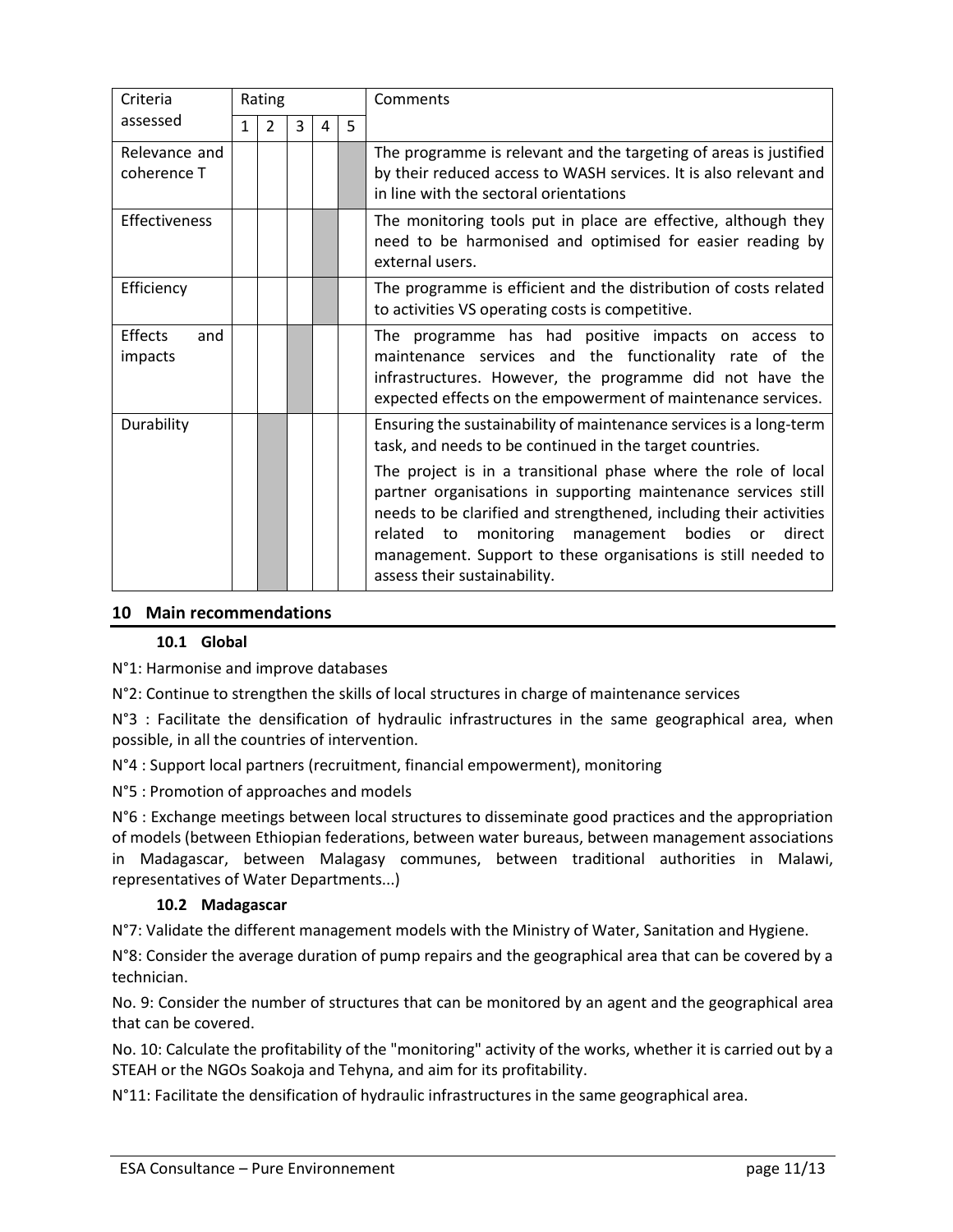N°12: Set up a monitoring system for the managers (in case the NGOs Soakoja and Tehyna become managers themselves).

N°13 Support the NGOs Soakoja and Tehyna in their search for more specific technical skills.

No. 14 Support and sustain the restructuring of the NGO Tehyna.

No. 15: Support local partner organisations in their search for new human resources.

No. 16: Once decentralisation is effective, continue to work with the communes to strengthen their role as project owners.

No.17: Support the NGO Soakoja in its new role as manager

# **10.3 Malawi**

N°18: Continue the current process of harmonization of approaches to the system between Inter Aide and BASEDA

N°18: Continue the application of methods for evaluating Area Mechanics, monitoring contracts, price list in each district

N°19 : Continue to promote preventive maintenance contracts in order to ensure a satisfactory volume of activity for AMs

N°20: Increase advocacy with local authorities so that each time a water point is built or rehabilitated, the water point committee joins the maintenance network by signing a contract with an AM.

N°21: Propose exchange meetings with motivated AMs, working on a large number of water points in order to create emulation between the AMs and a certain adhesion.

N°22: Propose exchange meetings between local authorities in order to discuss the strengths and weaknesses of each district and to exchange on the ownership of the maintenance network.

No.23: Define a strategy adapted and staggered in time to ensure a regular and quality follow-up of the BASEDA field teams.

N°24 : Ensure the knowledge of the maintenance service set up within the framework of this programme, promote it to make it known to a large number of water point committees.

N°25: Participate in the sector coordination meetings to present the water point maintenance system so that water points that are not built or rehabilitated by Inter Aide join the maintenance network.

### **10.4 Ethiopia**

No. 26: Do not neglect activities related to hygiene promotion, in conjunction with health workers, in order to maximise the impact on the health of the populations; these activities could be implemented in particular by RCDBIA and a more specific evaluation of the work and impact of health workers on the retention of hygiene messages and the application of adapted practices could be envisaged. A closer link between federations and health workers could be ensured

N°27: Capitalise on Inter Aide's many good practices and promote them to other actors of the sector in Ethiopia, through the organisation of workshops at national and regional level (with for example: state actors, WaterAid, ACF, IRC Wash....)

N°28: Add performance indicators for the NGO RCDBIA, on its strategic vision, its competence in project design and mastery of donors; train them on these aspects.

N°29: Support RCDBIA in their search for new human resources;

N°30: Encourage female candidates, when possible, within IA and RCDBIA;

N°31: Test the new strategy, as defined by Inter Aide, with a focus on women and water payments;

N°32: In order to strengthen the capacities of the members of the Federations in the recognition of small maintenance operations, it is suggested to organize exchange visits between some Federations (commented visit of the guests on the state of the infrastructures for example);